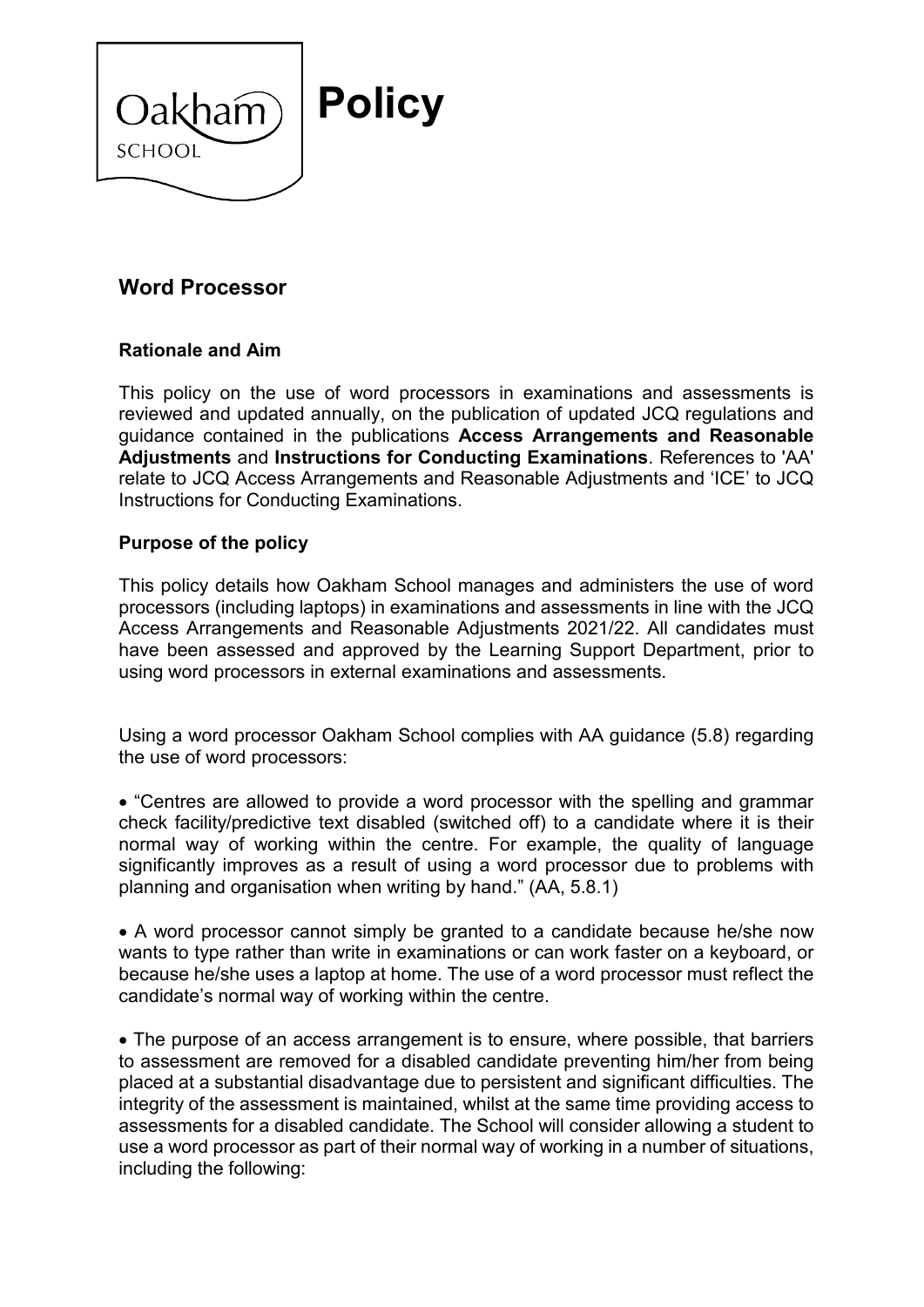- o a learning difficulty which has a substantial and long-term adverse effect on their ability to write legibly;
- o a medical condition;
- $\circ$  a physical disability;
- o a sensory impairment;
- o planning and organisational problems when writing by hand;
- o poor handwriting.

This list is not exhaustive (it is taken from AA, 5.8.4).

• 'Normal way of working' is defined as support given to the candidate in School for one or more of the following (AA, 4.2.5):

- $\circ$  in the classroom (where appropriate);
- o working in small groups for reading and/or writing;
- o literacy support lessons;
- o literacy intervention strategies;
- o in internal school tests/examinations;
- o mock examinations.

At Oakham School we consider that a 'normal way of working' would in almost all circumstances be established throughout the two-year period leading up to a public examination. However, this should certainly be for a minimum of one year, unless there are exceptional circumstances. In all cases, a 'normal way of working' necessarily entails the candidate having used a word processor for the mock examination of the qualification in question. The only exception to this is where an arrangement may need to be put in place as a consequence of a temporary injury or impairment at the time of an exam or assessment.

• "The use of word processors in non-examination assessment components will be considered standard practice unless prohibited by the specification." (AA, 5.8.2)

• "Access arrangements should be processed at the start of the course. Schools, for example, should be able to process applications at the start of or during the first year of a two-year GCSE course having firmly established a picture of need and normal way of working during Years 7 to 9. However, in the event of a temporary injury or impairment, or a diagnosis of a disability or manifestation of an impairment relating to an existing disability arising after the start of the course, access arrangements should be applied for as soon as is practicable." (AA, 4.2.4)

• "It is permissible for a candidate using a word processor in an examination to type certain questions, i.e. those requiring extended writing, and handwrite shorter answers.

N.B. Examinations which have a significant amount of writing, as well as those that place a greater demand on the need to organise thought and plan extended answers, are those where candidates will frequently need to type. Examinations which require more simplistic answers are often easier to handwrite within the answer booklet. The candidate avoids the difficulty of visually tracking between the question paper and computer screen." (AA, 5.8.3)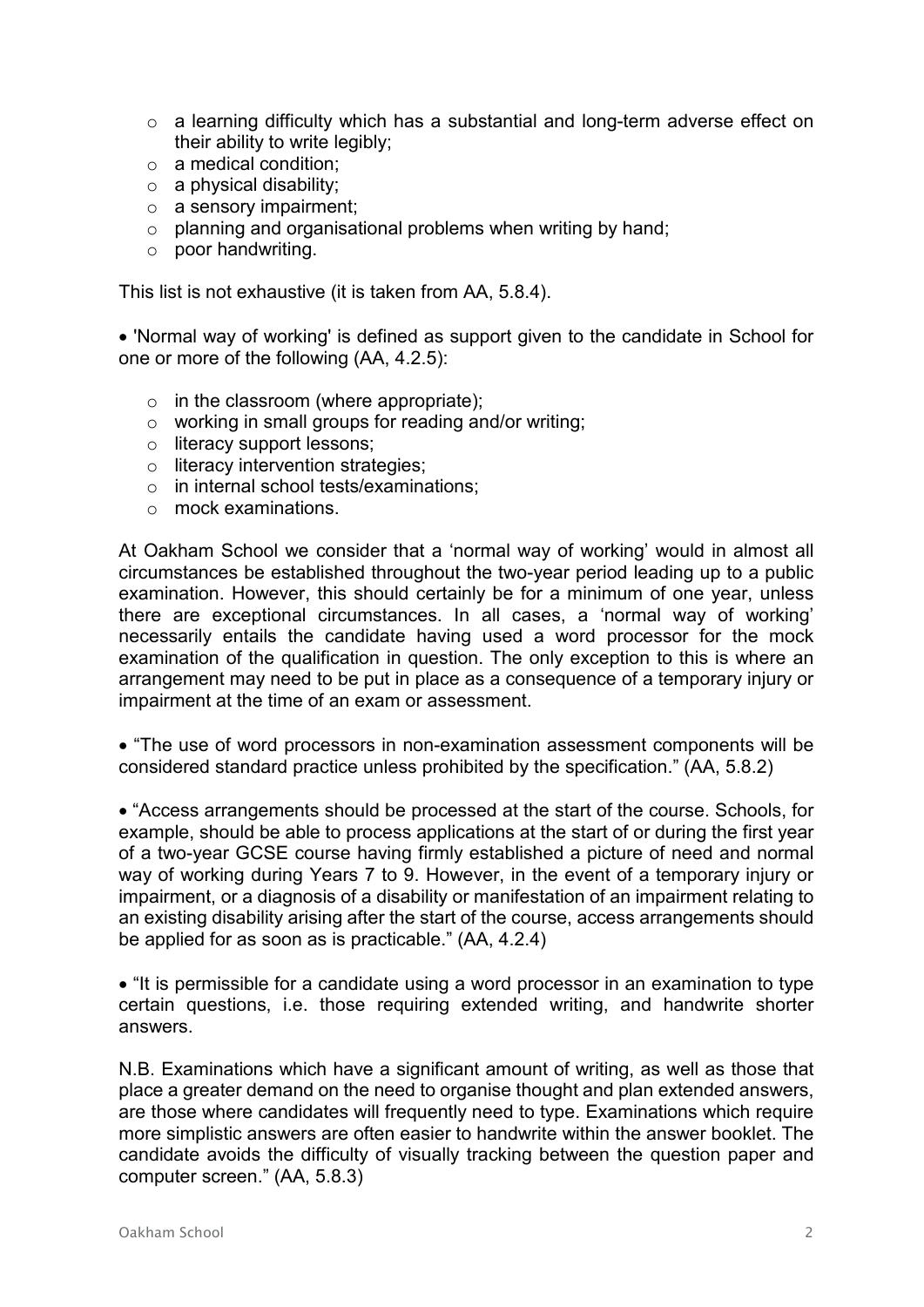• "Candidates may not require the same access arrangements in each specification. As subjects and their methods of assessments may vary, leading to different demands of our candidates, the need for the use of a word processor is considered on a subjectby-subject basis in discussion with the SENDCo and Examinations Officer, with the final decision taken by the SENDCo. Parents or students may appeal to the Headteacher who will then investigate to check that an appropriate process was carried out prior to the decision being taken." (AA, 4.2.3)

#### **Word processors and their programmes**

Oakham School complies with ICE 14.25 word processors instructions by ensuring:

A word processor:

• must be used as a type-writer, not as a database, although standard formatting software is acceptable;

• must have been cleared of any previously stored data, as must any portable storage medium used. An unauthorised memory stick must not be used by a candidate. Where required, the centre must provide a memory stick to the candidate, which is cleared of any previously stored data;

• must be in good working order at the time of the examination;

• must be accommodated in such a way that other candidates are not disturbed and cannot read the screen. Where a candidate using a word processor is accommodated in another room, a separate invigilator will be required;

• must either be connected to a printer so that a script can be printed off, or have the facility to print from a portable storage medium. This must be done after the examination is over. The candidate must be present to verify that the work printed is his or her own. Word processed scripts must be attached to any answer booklet which contains some of the answers;

• must be used to produce scripts under secure conditions, otherwise they may be refused;

- must not be used to perform skills which are being assessed;
- must not be connected to an intranet or any other means of communication;

• must not give the candidate access to other applications such as a calculator (where prohibited in the examination), spreadsheets, etc;

• must not include graphic packages or computer-aided design software unless permission has been given to use these;